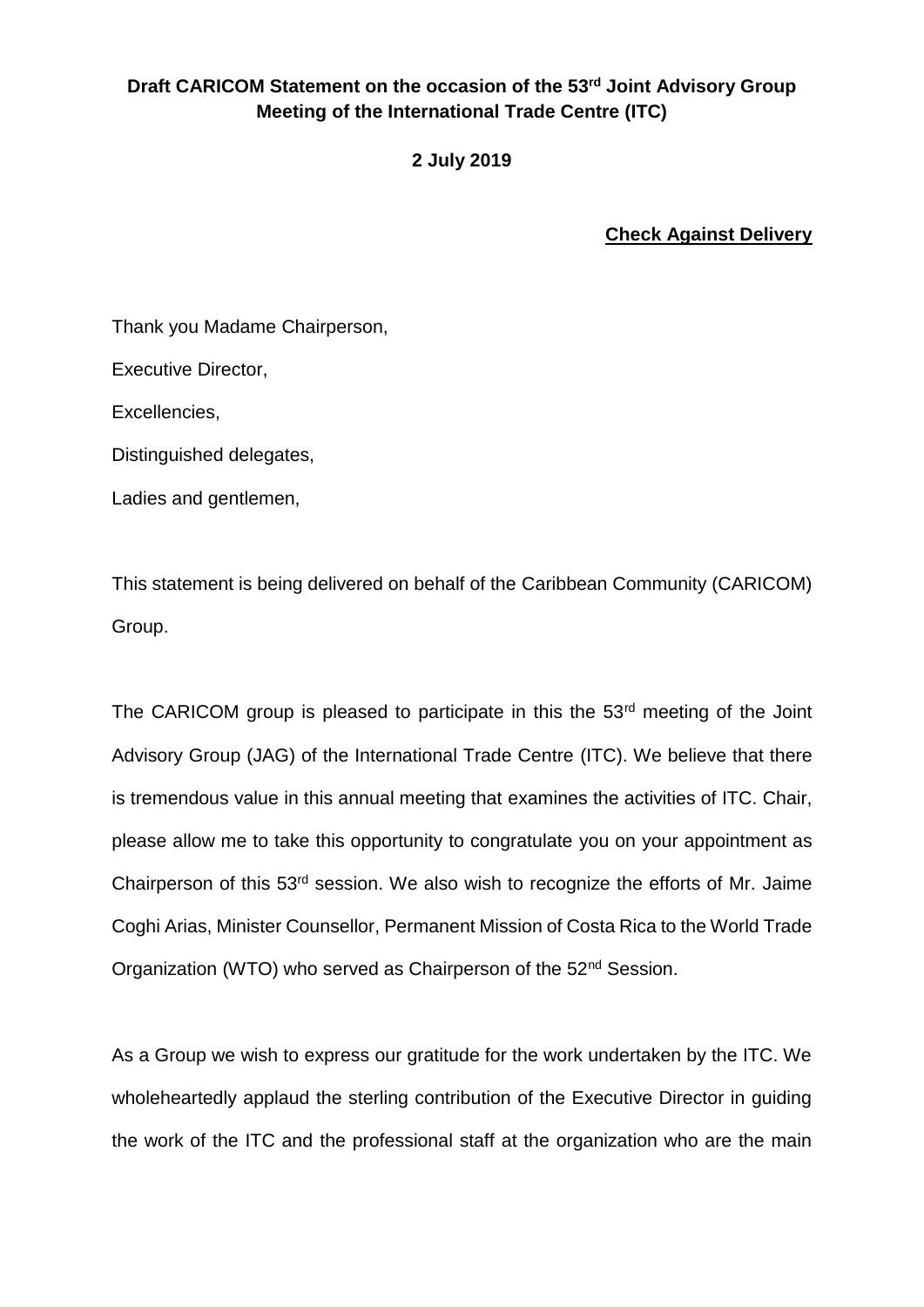drivers behind the wonderful output. We thank all officials who have delivered statements in connection with this meeting.

Chair, many Members of our Group have benefitted from initiatives of the ITC. The coconut sector in the Caribbean is an area that is benefitting from ITC's work. To improve sector governance and rectify competitiveness gaps at scale in the sector, ITC partnered with the Caribbean Agricultural Research and Development Institute (CARDI), the African, Caribbean and Pacific Group of States (ACP) and a network of local and regional partners. The ITC's 2018 Annual Report notes that with financing from the European Union, the ITC mobilized over 2,000 coconut producers and 450 extension services officers and formed market-led partnerships in Antigua and Barbuda, Barbados, Belize, Dominica, Dominican Republic, Jamaica, Guyana, Saint Lucia, Saint Vincent and the Grenadines, Suriname and Trinidad and Tobago.

It is important to highlight that four years into implementation, the project's impacts are visible at three levels: investment, network creation, and technical capacity and training. We look forward to future work on this project. It should be noted that the ITC and CARDI submitted a proposal to the European Union for a second phase of the project, seeking to increase its impact and scale, with a stronger focus on climatesmart agriculture, from 2019 to 2023.

ITC has solid expertise in strengthening the performance of trade and investment support institutions to help enterprises to reach their internationalization goals and this expertise has been extended to CARICOM Members. An example of this is ITC's benchmarking assessment which serves as a management tool for institutions to assess their efficiency and effectiveness against globally recognized good practice.

2